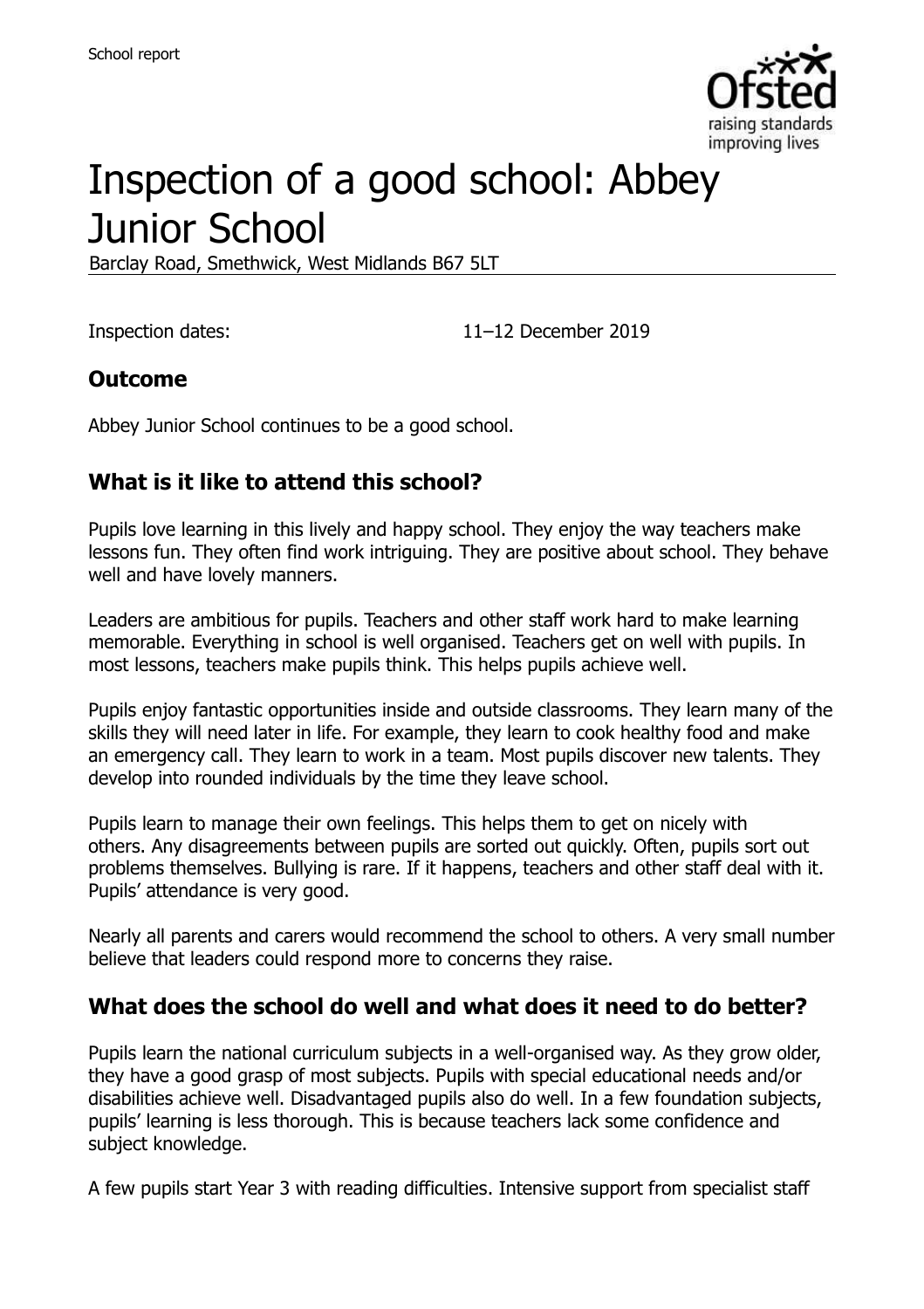

helps them catch up. These pupils practise by reading well-chosen books. Any pupils who struggle also attend a book club. This helps to improve their comprehension.

Reading competitions keep the profile of reading high across the school. All pupils read together and by themselves each day. They are eager to read. The school has a good stock of well-used and interesting books.

Determined work by leaders and staff has improved mathematics teaching. Teachers set interesting work for pupils. They make sure that pupils start new work with solid foundations. Pupils love to reason. Many enjoy showing off mathematical proofs. By the time they leave Year 6, pupils' progress in reading and mathematics is above average.

Teachers work hard to make learning fun and memorable in science. Lessons often intrigue pupils. Pupils absorb knowledge from enthusiastic teachers. The curriculum fosters scientific thought and skills. It helps pupils to think like scientists and use specialist vocabulary to test different hypotheses. Their contributions in class are usually detailed and often insightful. Pupils usually work at or above the standard expected for their age.

Pupils' personal development is very important in this school. Pupils learn life and social skills. These are very well taught. For example, pupils take turns leading others. They practise cooperation and communication. They learn to enjoy problem-solving and creativity. They help each other inside and outside of lessons. Most pupils grow into very confident learners.

Staff encourage all pupils to take part in extra-curricular activities. They make sure that pupils have good opportunities to develop personally. Pupils visit churches, a gurdwara and a mosque. They raise funds for local charities. Pupils' successes inside and outside school feature in the school newsletter, Abbey Lens. For example, pupils recently achieved a world record by designing a piano-playing machine.

Visitors to school enrich its life. They give pupils new experiences, such as 'The mighty Zulu Nation' and 'Bhangra' dance workshops. Assemblies help pupils to understand the world they live in.

The experienced leadership team is stable and very effective. It is improving the school. Leaders support staff well-being and are mindful of workload. Subject leaders and other staff are trained well. Governors provide regular challenge to leaders. Together, they make sure that the school does not rest on its laurels.

#### **Safeguarding**

The arrangements for safeguarding are effective.

Pupils feel safe in school. They know what to do if they have any worries. They understand how to keep themselves safe on the internet.

All staff know what to do to protect pupils. Regular training keeps staff aware of the different risks pupils may face. These include crossing local roads, playing out in the local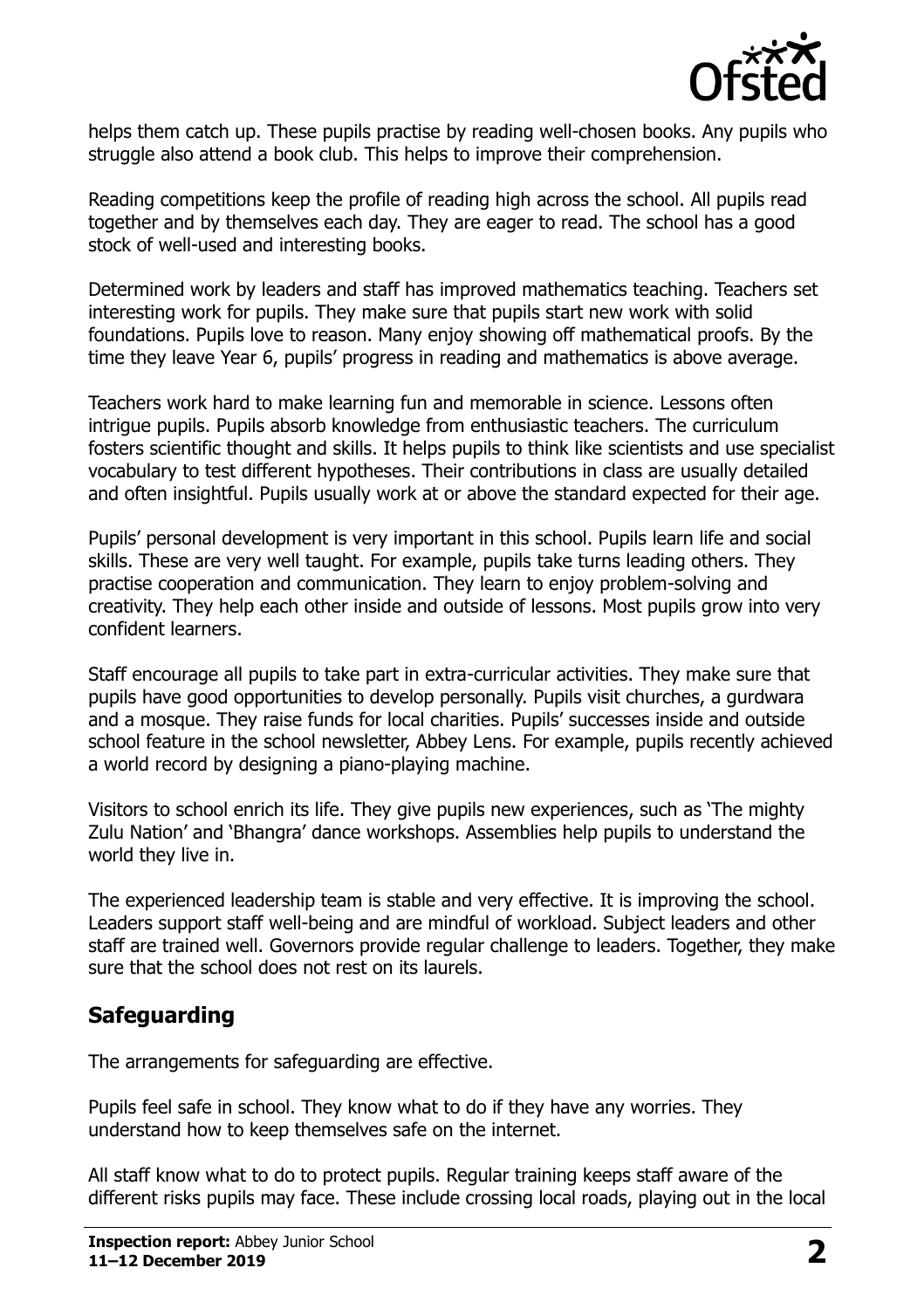

park and using the internet.

Staff work well with other agencies to report any concerns they have. They follow concerns up to make sure that pupils get the help they need. Safeguarding records are thorough and detailed. All safeguarding arrangements are fit for purpose.

### **What does the school need to do to improve?**

## **(Information for the school and appropriate authority)**

■ The school has made substantial improvements to its curriculum since it was last inspected. However, pupils' learning in modern foreign languages, music and design and technology needs further attention. Leaders in these subjects have begun to review subject content where it needs refreshing. As they do this work, they need to ensure that curriculum content in these subjects is sufficiently challenging. They also need to ensure that teachers have sufficient specialist knowledge of each subject, including an understanding of relevant pedagogy, so that they can help all pupils learn as much as possible.

#### **Background**

When we have judged a school to be good, we will then normally go into the school about once every four years to confirm that the school remains good. This is called a section 8 inspection of a good school or non-exempt outstanding school. We do not give graded judgements on a section 8 inspection. However, if we find some evidence that the school could now be better than good or that standards may be declining, then the next inspection will be a section 5 inspection. Usually this is within one to two years of the date of the section 8 inspection. If we have serious concerns about safeguarding, behaviour or the quality of education, we will convert the section 8 inspection to a section 5 inspection immediately.

This is the first section 8 inspection since we judged the school to be good on 1 May 2015.

#### **How can I feed back my views?**

You can use [Ofsted Parent View](https://parentview.ofsted.gov.uk/) to give Ofsted your opinion on your child's school, or to find out what other parents and carers think. We use Ofsted Parent View information when deciding which schools to inspect, when to inspect them and as part of their inspection.

The Department for Education has further quidance on how to complain about a school.

If you are not happy with the inspection or the report, you can [complain to Ofsted.](https://www.gov.uk/complain-ofsted-report) **Further information**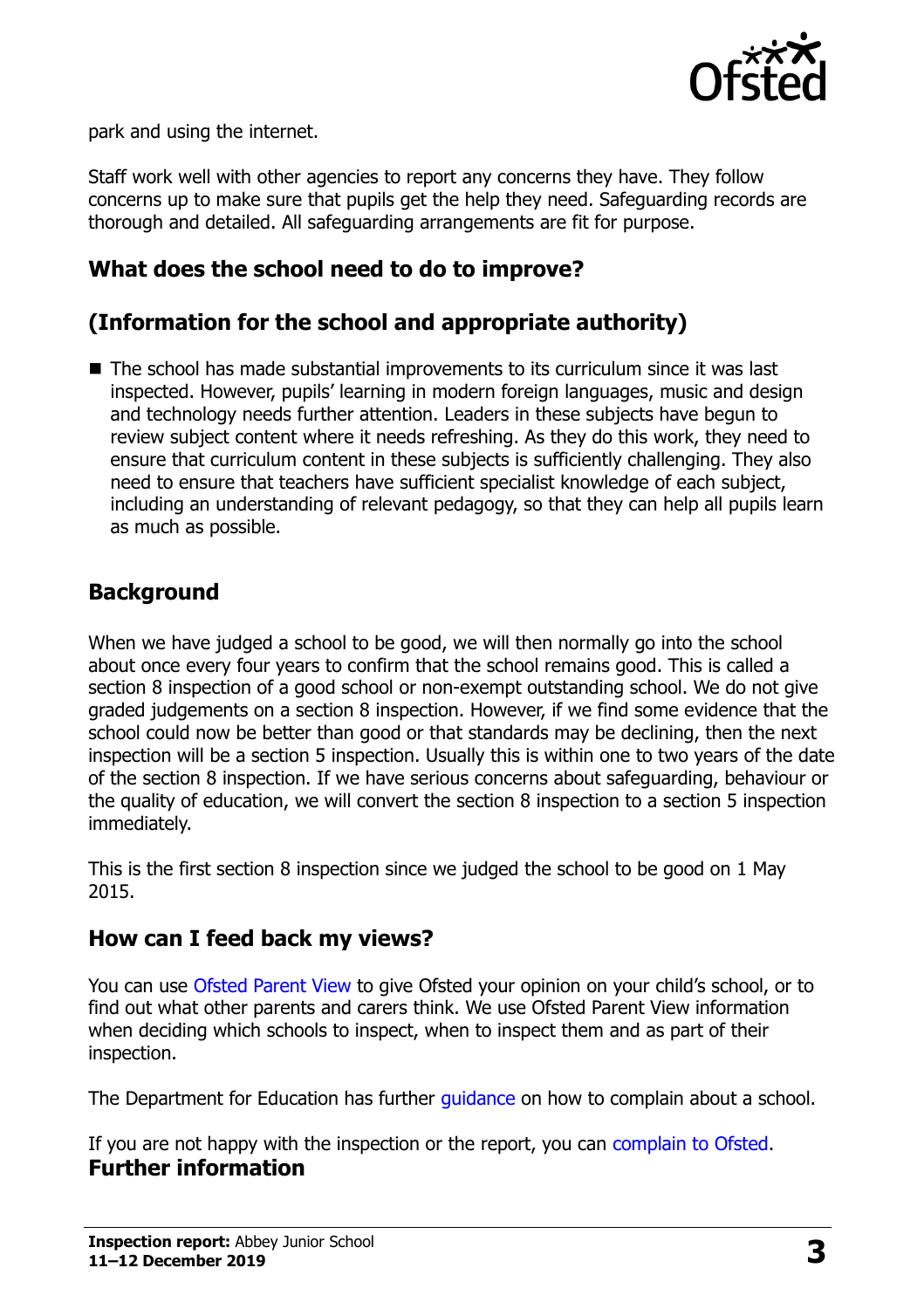

You can search for [published performance information](http://www.compare-school-performance.service.gov.uk/) about the school.

In the report, '[disadvantaged pupils](http://www.gov.uk/guidance/pupil-premium-information-for-schools-and-alternative-provision-settings)' refers to those pupils who attract government pupil premium funding: pupils claiming free school meals at any point in the last six years and pupils in care or who left care through adoption or another formal route.

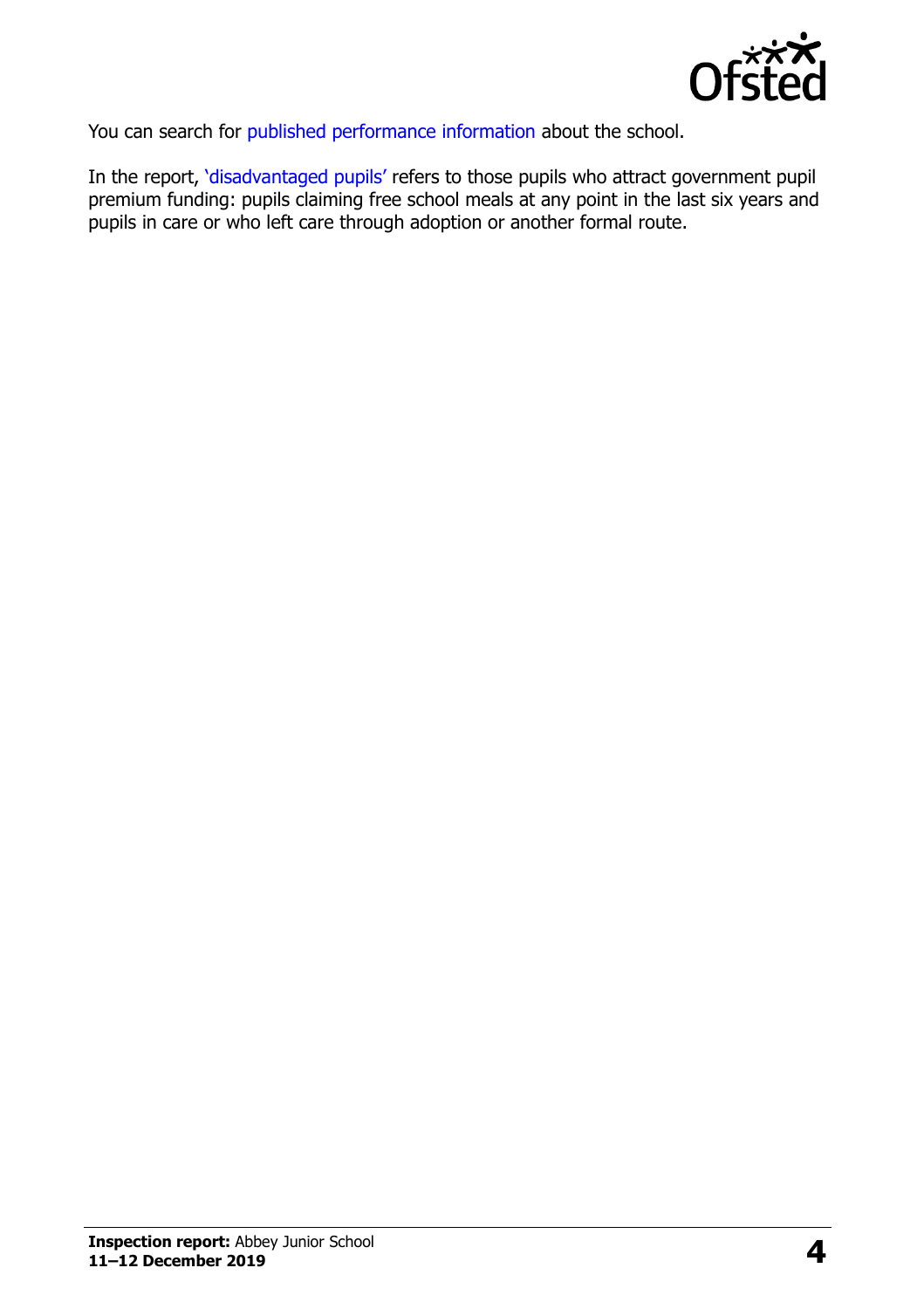

## **School details**

| Unique reference number             | 103929                                     |
|-------------------------------------|--------------------------------------------|
| <b>Local authority</b>              | Sandwell                                   |
| <b>Inspection number</b>            | 10088543                                   |
| <b>Type of school</b>               | <b>Junior</b>                              |
| <b>School category</b>              | Maintained                                 |
| Age range of pupils                 | 7 to 11                                    |
| <b>Gender of pupils</b>             | Mixed                                      |
| Number of pupils on the school roll | 358                                        |
| <b>Appropriate authority</b>        | The governing body                         |
| <b>Chair of governing body</b>      | Dr Robert Hart                             |
| <b>Headteacher</b>                  | Dr Richard Kentish (executive headteacher) |
| Website                             | www.abbeyfederation.co.uk                  |
| Date of previous inspection         | 30 April-1 May 2015                        |

## **Information about this school**

■ The school is federated with Abbey Infant School. Abbey Junior School and Abbey Infant School share an executive headteacher, a deputy executive headteacher and a single governing body.

## **Information about this inspection**

- During the inspection, I visited classrooms to watch pupils learn. I observed pupils at playtimes and lunchtimes. I spoke with pupils about their work and their daily life at school. I looked at the work they do and checked how well they are learning the curriculum.
- I focused on reading, mathematics and science, and also considered other national curriculum subjects by speaking with staff and pupils.
- $\blacksquare$  I met with leaders and staff from the school. I spoke to them about the quality of education provided by the school, the pupils' wider development, pupils' behaviour and staff workload. I met with members of the governing body and a representative of the local authority.
- I scrutinised a range of key documents, including safeguarding records and published information about pupils' attainment and results. I took account of 68 responses to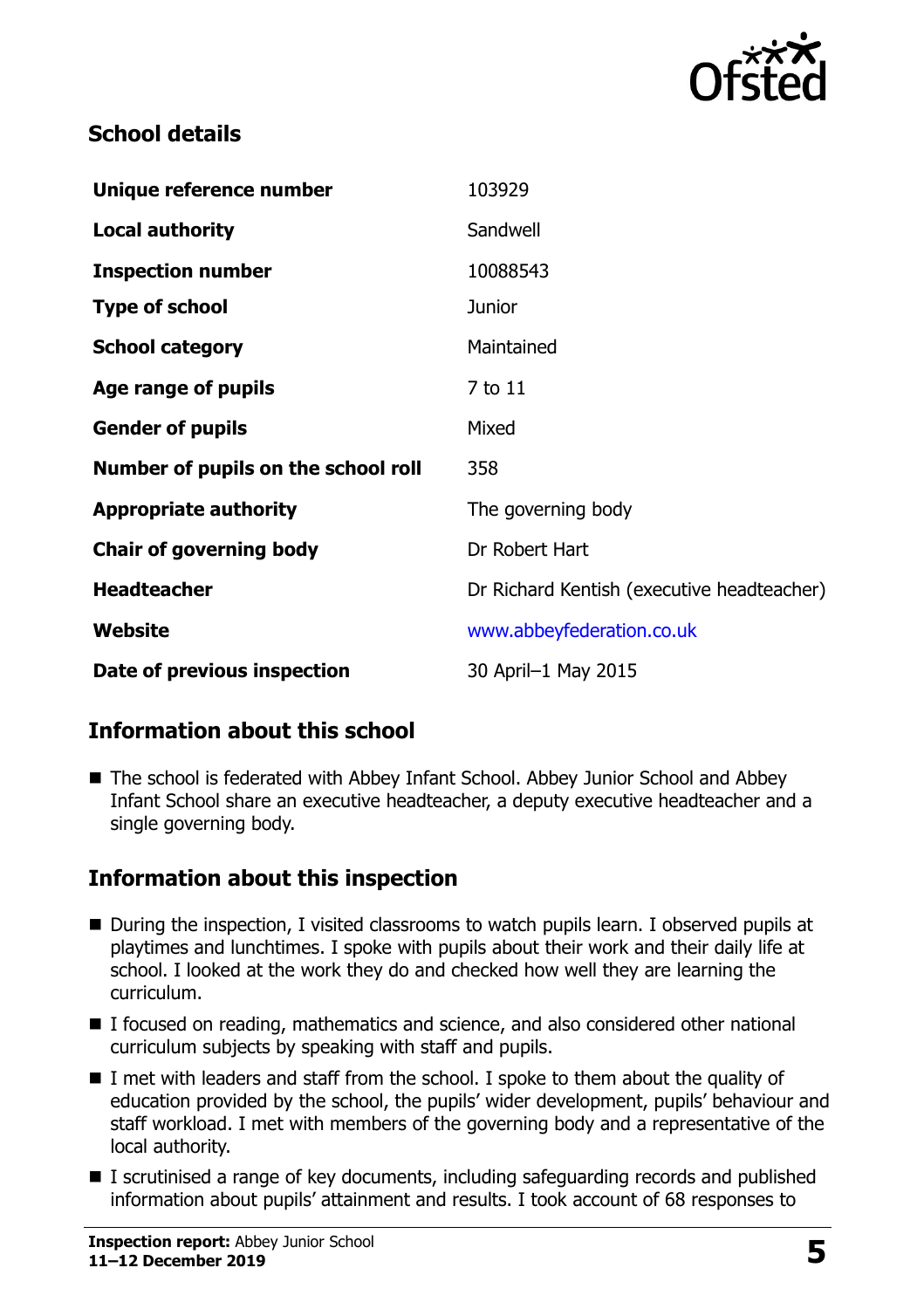

Parent View, Ofsted's online questionnaire, including 46 written responses. I also took account of 34 responses to the staff questionnaire.

#### **Inspection team**

Mike Cladingbowl, lead inspector **Ofsted Inspector**